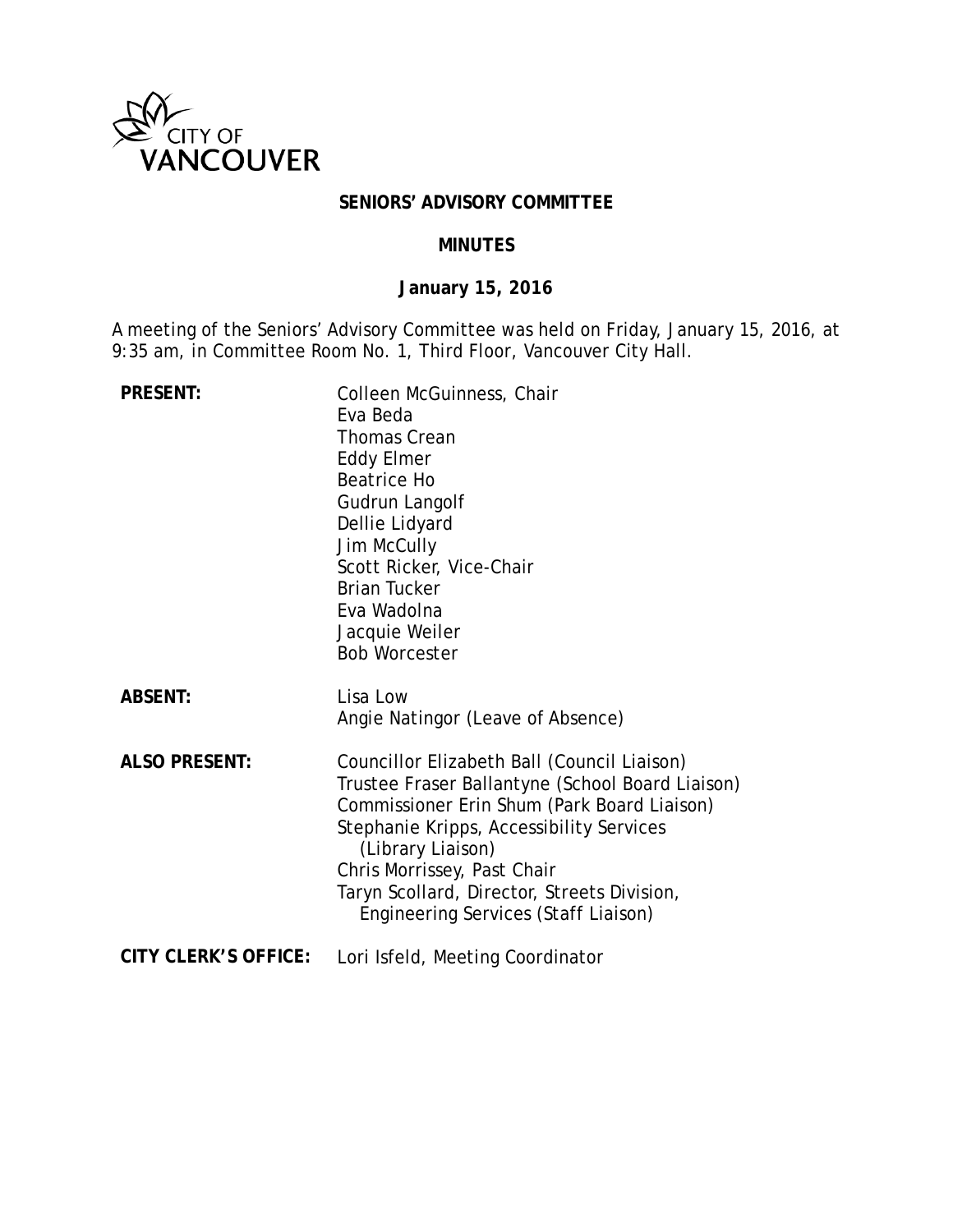#### **Leave of Absence Requests**

MOVED by Gudrun Langolf SECONDED by Scott Ricker

> THAT the Seniors' Advisory Committee approve a leave of absence for Angie Natingor for this meeting.

CARRIED UNANIMOUSLY

### **Approval of Minutes**

MOVED by Dellie Lidyard SECONDED by Jackie Weiler

> THAT the minutes of the Seniors' Advisory Committee regular meeting on December 18, 2015, be approved.

#### CARRIED UNANIMOUSLY

MOVED by Dellie Lidyard SECONDED by Eva Wadolna

> THAT the meeting notes of the Seniors' Advisory Committee working session on November 20, 2015, be approved.

CARRIED UNANIMOUSLY

- **1. Business arising from the minutes**
- **(a) Taxi Driver Training Program**

Dellie Lidyard provided an update on the taxi driver training program and training manual being produced by the Justice Institute in collaboration with interest groups. Various aspects of the program and process were discussed. It was agreed to turn the matter back to the Transportation Subcommittee and to continue monitoring the progress of the program.

### **4. Committee Liaison Updates**

**(a) Council Liaison**

Councillor Ball provided an update regarding the increase in property assessments. Discussion ensued about how this will affect seniors. It was agreed to explore inviting City staff to present on the matter at a future meeting.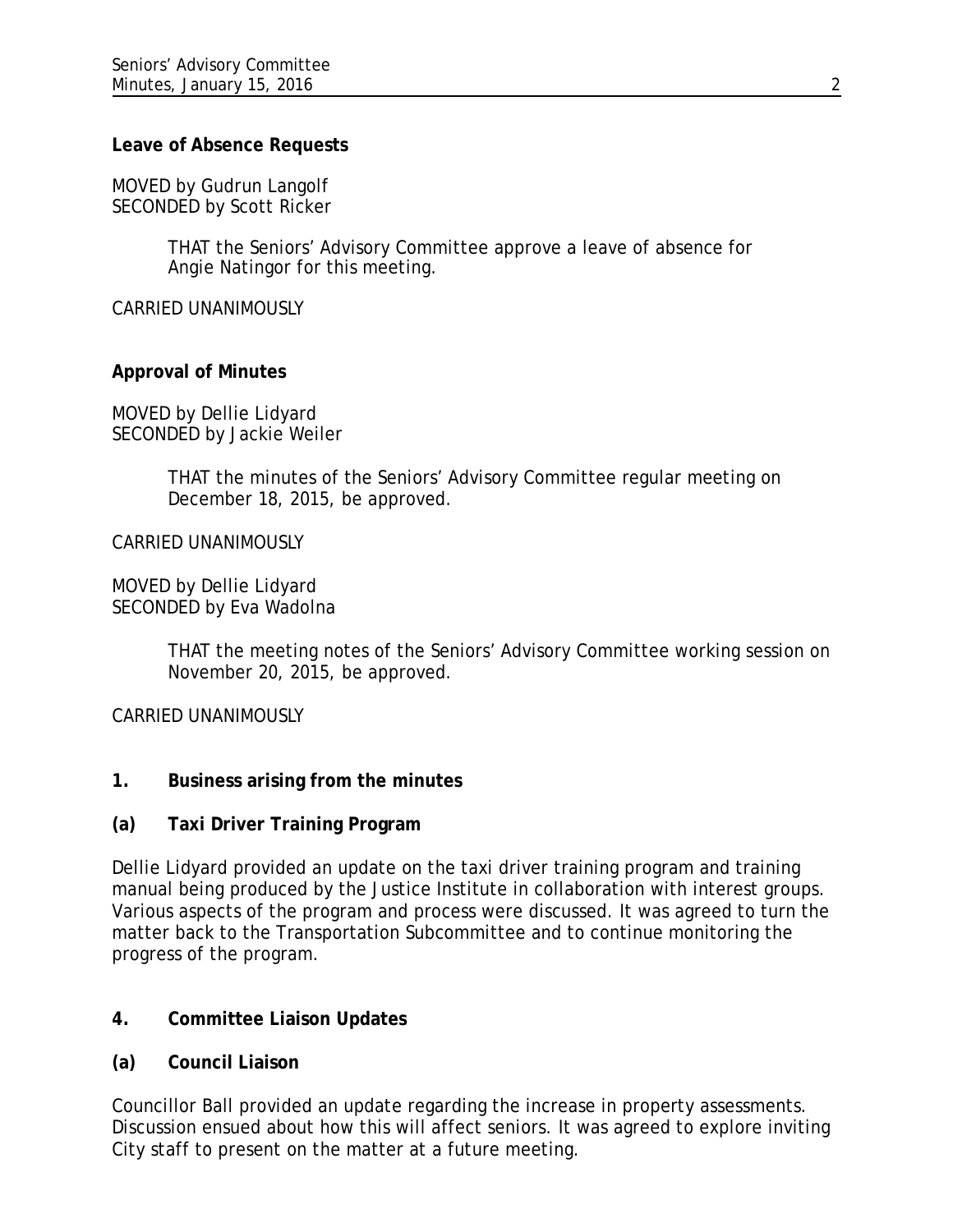# **(b) School Board Liaison**

Trustee Ballantyne provided updates on various topics including the long range facilities plan with regard to seismic upgrades for schools and concerns expressed by citizens regarding the proximity of medical marijuana dispensaries to schools.

# **(c) Park Board Liaison**

The Committee acknowledged receipt of the December 2015 Park Board Liaison Report previously distributed via email.

# **(d) Vancouver Public Library Liaison**

The Library Liaison provided updates on library programs as they relate to seniors. She noted the library has increased the number of programs brought in to seniors care homes, and that the library is seeking feedback on what software or devices the library can incorporate to increase access for seniors and persons with disabilities.

## **(e) Staff Liaison**

The Staff Liaison noted that the report "Application to UBCM Age-Friendly Community Planning and Projects Grant" will be considered by Council at the Standing Committee meeting on January 20, 2016. In response to a suggestion regarding the need for a bus shelter at Broadway and Windsor, the Staff Liaison advised she will look in to the matter.

## **4. Subcommittee Updates**

## **(a) Communication**

Eddy Elmer advised he will prepare a letter on behalf of the committee regarding the community action participation project proposed by Dr. Atiya Mahmood from SFU.

## **(b) Community Engagement**

Beatrice Ho and Jackie Weiler provided updates on recent activities and events. An update was provided regarding the 49<sup>th</sup> Avenue bus route and it was noted that the subcommittee had drafted a letter and motion. The Chair advised she will circulate the drafts to the committee for review.

# **(c) Housing**

Scott Ricker and Chris Morrissey provided updates regarding development of a checklist for developers with regard to seniors housing, and the subcommittee's follow-up with the Chief Building Official regarding accessibility and the building code.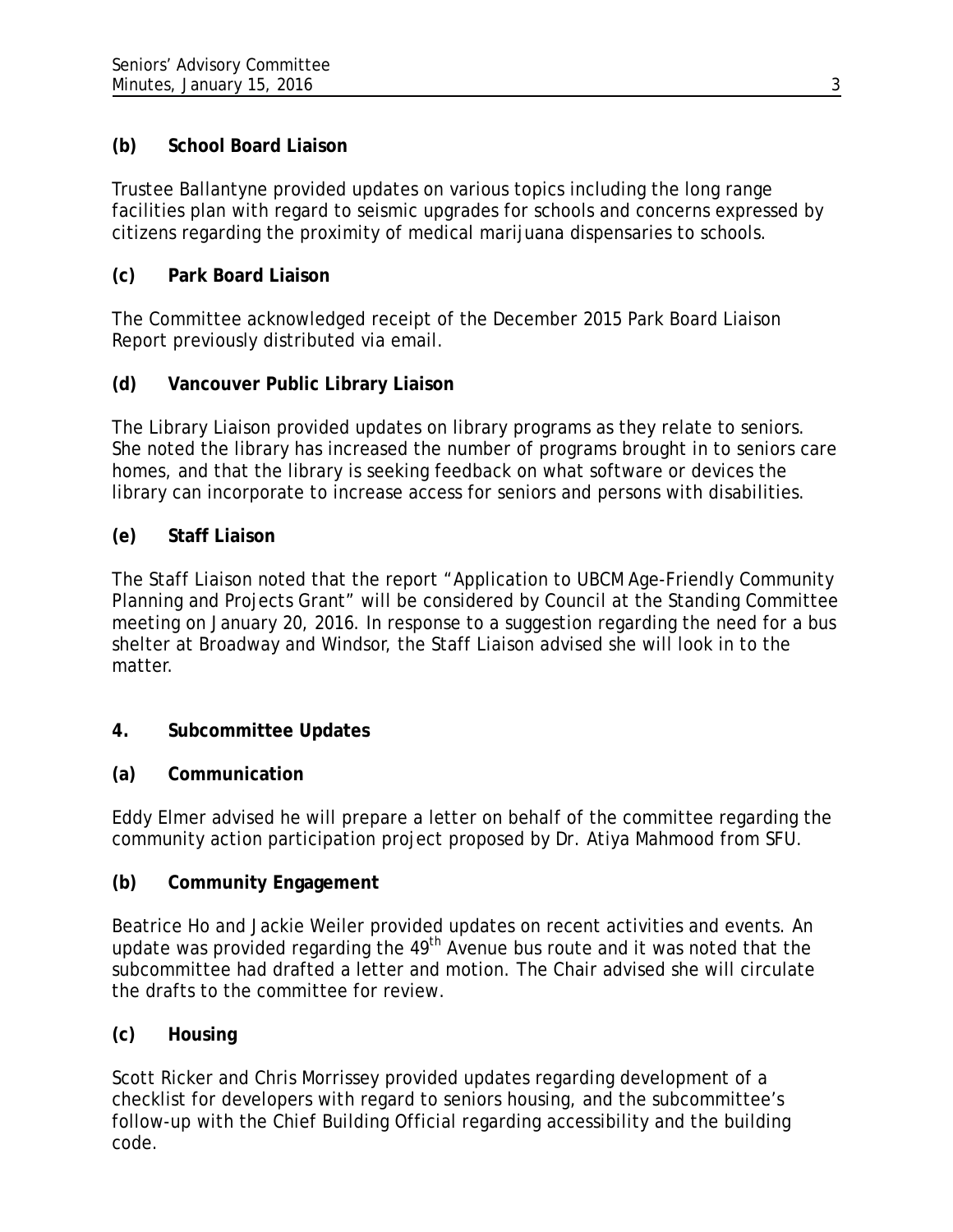## **(d) Social Isolation and Loneliness**

Brian Tucker made note of a webinar on age friendliness scheduled for Wednesday, January 20, 2016, at 10 am, which will also be available on Facebook and the Committee's website.

## **(e) Transportation and Mobility**

Dellie Lidyard provided an update, noting the Subcommittee's summary report is attached to the working session notes of November 20, 2015.

### **(f) Draft letter re BC Transit**

This item was postponed.

### **5. Other Business**

#### **(a) Compass Card Outreach**

The Committee discussed options to reach out to seniors and seniors organizations to share information on the Compass Card program. It was agreed that the Chair write a letter with Compass Card resource and contact information to be circulated to the Committee's contact list.

### **(b) Chinatown Housing Issues**

This item was postponed.

### **(c) Application to UBCM Age-Friendly Community Planning and Projects Grant**

The Chair noted the above-noted report is being considered by Council on January 20, 2016. The Committee expressed general support for the report and discussed aspects that relate to dementia, the train the trainer program, and essentials for age-friendly cities. It was agreed that Scott Ricker will speak at the meeting on behalf of the Committee, and that Brian Tucker and Thomas Crean will also attend.

### **(d) Property Assessment Increases**

The Chair raised the issue of the impact of property assessments on seniors with fixed or low income, and the need for more information on the matter. It was agreed to refer the issue to the Housing Subcommittee.

### **(e) Low Income Housing for Syrian Refugees**

The Committee discussed the need for low income housing for Syrian refugees and how this will impact seniors who are also in need of low income housing.